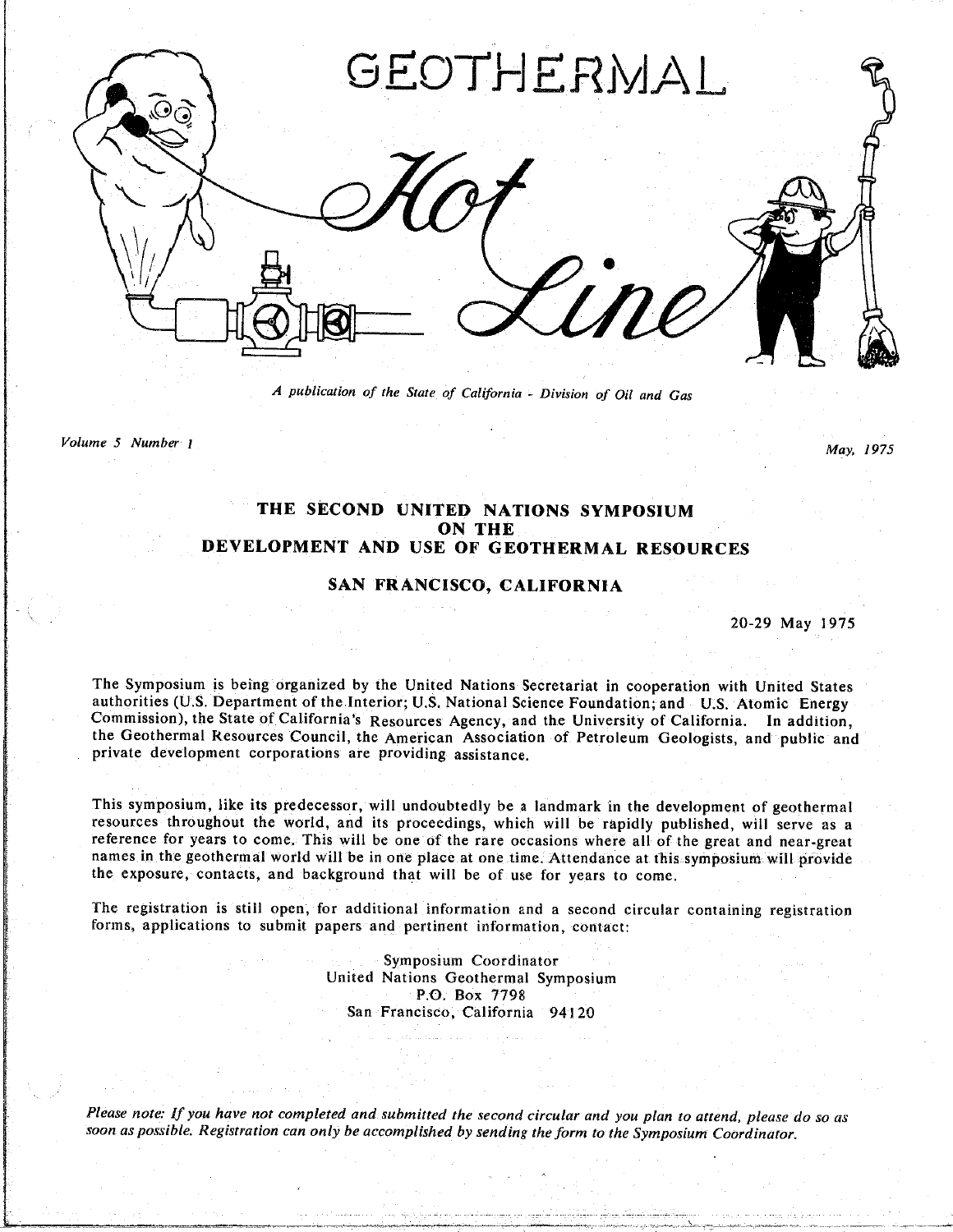## THE GEYSERS

On March 31, 1975, a Union Oil

expansion of ranch-<br>
filling of the excavation to permit<br>
Filling of the excavation to permit **GEOTHERMAL LEASE SALES** and the expansion of ranch-<br>
ing operations. The conference will be bine for the generation of electric filling of the excavation to permit **of CEOTHERMAL LEASE SALES** and in the excavation of the excavation of the excavation of the excavation of the excavation of the tur-<br> **ALLINE SALES** and isobutane, which will be turned moving a rig over the well, killing the exclusion to the excludion to the excludion to the excludion to the excludion of excels in the conference will be appled to the conference will be bine for the generation of excludio pletion of the ex- Areas for the remainder of the remainder of the remainder of the remainder of the remainder of the remainder the reservoir reserves and construct a nearby drilling pad for a reservoir reserves and constr

lease requirements. When these THE GEYSERS TO THE GEYSERS THE GEYSERS THE SET FACILITY<br>
TO BE BUILT AND TEST FACILITY<br>
TO BE BUILT AND TEST FACILITY<br>
TO BE BUILT AND TEST FACILITY<br>
TO BE BUILT **possibly** could issue leases for possibly could issue leases for bidder on both parcels with bonus **CEOTHERMAL GRANT** For additional information and geothermal development in 3 weeks. bids of \$125,619 (\$49 an acre) and The high bids received were for  $$115,275 ($54$ and acre)$  in Brady-<br> **GRANTICION FOR APPROVED** On March 31, 1975, a Union Oil The high bids received were for \$115,275 (\$54 and acre). In Brady-<br>
Company well, "G.D.C." 65-28, blew leasing rights to 3 Known Geother- Hazen, successful bidder was the<br>
out at approximatel out at approximately 6:45 p.m. The mal Resource Areas (KGRAs): Natomas Company on both parcels and the Source Areas and the Source Areas (KGRAs): Natomas Company on both parcels a sample of Continuing Education and the Sou out at a mitial blowout created a 20-foot Beowawe KGRA in Lander and with bonus bids of \$51,224 (\$20 an and the real Resolutional study in Modoc Colorado School of Mines for its Niland site from the Imperial deep crater an deep crater and bent the well head to Eureka Counties; Hot Springs Point acre) and \$37,688 (\$15 an acre). No month geometrical study in month and study in month with counties was approved in the south about 30° from vertic the south about 30° from vertical. KGRA in Eureka County, and Brady-<br>
Steam, rock dust, and small rocks Hazen KGRA in Churchill County. In offered at the lease sale. They will be<br>
langer the south of the comment of the com steam, rock dust, and small rocks Hazen KGRA in Churchill County. In offered at the lease sale. They will be the community of the community of the company to build a \$2.5 million test<br>continued to blow from the crater for continued to blow from the crater for Beowawe, bids were received on 5 reoffered at a later date. Hillsmer<br>about two days until the casing valve parcels averaging between 1900 and said once leases are issued the com-<br>comme commerce, the study, to be contracted to be contracted to be contracted to be contracted to be contracted and determining if the system will<br>was opened. Most of the rock and 2500 acres each, Chevron Oil Com- panies will co dust being blown out were probably any was successful bidder on 3 par-<br>
due to slumping within the crater. Af-<br>
due to slumping within the crater. Af-<br>
due to slumping within the crater. Af-<br>
due to slumping within the cra due to slumping within the crater. Af-<br>
ter the casing valve was opened, only 575,491, and \$15,075, ranging from petitive leasing sales are scheduled in example and the casing value was opened, only 575,491, and \$15,075, ranging from petitive leasing sales are scheduled in the casing in the casing sales in the water has held up<br>clean steam was observed escaping approximate the east was observed oscaping approximately \$204 to \$8 per acre. April for the Fly Ranch KGRA, north and the scheduled in the seales are seen in the seales are seen in the creation of the creation of the seales are seen i successive on the other and the difference of the cause of the blowout is not have not allow the successive of the other of the other and the cause of the blowout is not hadden of the other and the cause of the blowout is

and \$30,232 (\$12.50 an acre). In

moving is the schedule for the sale of certain Known Geothermal Resource<br>
pletion or abandonment. The ex-<br>
Although the schedule of facel war 1075, and all of fixel war 1075. well with the state of the state of finally resource is a search and complete except that it will lack a cavated material is being used to the remainder of fiscal year 1975 and all of fiscal year 1976:<br> **AVAILABLE** technol

**EXAMAL LAND** JUNE 25, 1978 STATE COURSE THE Alaska Energy Office, under for use of the land and royalties on<br>**LEASES** the direction of Bill McConkey, plans any steam production, in addition to **EISCAL YEAR 1976** Colorado School of Mines is of the approximate the angle of the amount bid. **Fi**SER 1978 COLORATO SCHOOL OF SPONSORICAL SCHOOL OF MINES IS A SERVAD A THE SCHOOL OF THE AMPLITUDE SCHOOL OF THE AMPLITUDE SPONSORICAL ASSESSMENT AND SCHOOL OF THE AMPLITUDE SPONSORICAL ASSESSMENT BIG. fering a week-long course en**t**itled planning conference in Anchorage, **T**W**O** N**E**VA**D**A

power systems, and legal and en-<br>
first series of tests, to evaluate the<br> **AVICO SECTRIC TEST OF THE TEST OF THE TEST OF THE TEST OF THE TEST OF THE TEST OF THE TEST OF THE TEST OF THE TEST** 

work. Construction of the plant will however, Gil Lombard, geothermal

constructed to the event the primary<br>
method of control is unsuccessful.<br>
The geothermal team of the vironmental aspects, the vironmental aspects, the control is unsuccessful the tests, to evaluate the method of control is relief were the event of control is unsuccessful.<br>
FISCAL YEAR 1975<br>
This agril photography of the the conference, contact:<br>
tain agril photography of the the conference, contact:

# UNION OBTAINS UTAH

The lease area consists of 11,830 acres, north of Beaver, Utah. The for use of the land and royalties on

| The well was completed in Sep-<br>tember 1968 and has been bleeding                                                 | Date                                            | Location                                                                                                                                      | Roosevelt Hot Springs K.G.R.A.,<br>Utah, Low sun angle illumination was                                    | Engineering Institutes of the                                            | --IMPERIAL VALLEY PRESS                                                                                                                              |
|---------------------------------------------------------------------------------------------------------------------|-------------------------------------------------|-----------------------------------------------------------------------------------------------------------------------------------------------|------------------------------------------------------------------------------------------------------------|--------------------------------------------------------------------------|------------------------------------------------------------------------------------------------------------------------------------------------------|
| through a $1/4$ inch line since that<br>time, awaiting connection to a power.<br>plant that has not yet been built. | May 15, 1975<br>May 20, 1975                    | Kilborne Hole, New Mexico<br>The Colorado Four, Colorado<br>(Poncho Hot Spring, Mineral Hot Spring,<br>Valley Hot Spring, and Alamosa County) | used for the nonmountainous parts of<br>the K.G.R.A. Prints of these<br>photographs may be purchased from: | College of Engineering<br>Cockrell Hall 2.102<br>The University of Texas | UNION OBTAINS UTAH<br><b>LEASES</b>                                                                                                                  |
| Rain and snow have delayed the<br>remedial work somewhat but by May<br>1, almost 70,000 yards of material           | May 22, 1975<br>May 29, 1975                    | Mickey Hot Springs, Oregon<br>Alvord Hot Springs, Oregon<br>(Alvord Desert K.G.R.A.)                                                          | Olympus Aerial Surveys, Inc.<br>50 West 2950 South<br>Salt Lake City, Utah 84115<br>Phone: (801) 484-4351  | Austin, Texas 78712<br>Phone: (512) 471-3506                             | Union Oil Company's \$2.7<br>million offer was the highest bid for 6                                                                                 |
| had been excavated, and it is ex-<br>pected that the damaged portion of<br>the casing will be exposed within a      | June 5, 1975<br>June 12, 1975                   | Borax Lake Hot Springs, Oregon<br>$(Alvord$ Desert $K.G.R.A.)$<br>Thermo-Lund, Utah                                                           | Job Title $4059$ , series No.1-5                                                                           | <b>ALASKA HOSTS</b><br><b>GEOTHERMAL</b><br>AND WIND PLANNING            | geothermal steam-tract leases offered<br>by the Bureau of Land Management.<br>The lease area consists of 11,830                                      |
| week.<br><b>GEOTHERMAL LAND</b>                                                                                     | June 19, 1975<br>June 23, 1975<br>June 26, 1975 | Mountain Home-Bruneau, Idaho<br>Surprise Valley, California<br>Stillwater-Soda Lake, Nevada                                                   | <b>GEOTHERMAL</b><br><b>EXPLORATION</b><br><b>SHORT COURSE</b>                                             | <b>CONFERENCE</b><br>The Alaska Energy Office under                      | acres, north of Beaver, Utah. The<br>Bureau of Land Management has an-<br>nounced that Union will pay rental<br>for use of the land and royalties on |

| ∵⊺ne<br>Bureau<br>of Land<br>July 31, 1975<br>Management has tentatively accepted<br><b>August 7, 1975</b><br>high bonus bids of more than \$1-<br>August 15, 1975<br>million for geothermal leasing rights<br>to 21,600 acres of national resource<br>(Tentative)<br>lands in Eureka. Lander and Chur-<br>Sept. 23, 1975<br>chill Counties as a result of a com-<br>October 21, 1975<br>petitive lease sale held in Reno on<br>January 20, 1976<br>December 18, 1974. John Hillsamer,<br>February 26, $1976$<br>BLM lands and minerals chief, said<br>April 20, 1976<br>the next step is for the BLM to secure<br>from the high bidders, Chevron Oil<br>May 20, 1976<br>June 15, 1976<br>Company, Getty Oil Company and<br>the Natomas Company, the remaining | Crump Geyser, Oregon<br>Vale Hot Springs, Oregon<br>The Geysers-Calistoga, California<br>Steamboat Springs and Wabuska<br>Hot Springs, Nevada<br>Baca Location No. 1, New Mexico<br>Gerlach Hot Springs, Nevada<br>Klamath, Oregon<br>Darrough and Dixie Valley, Nevada<br>Lightening Dock, New Mexico<br>Brady, Beowawe, and Hot Springs<br>Point, Nevada (re-offering) |  | "Geothermal Exploration," June 2-7,<br>1975. The course will include lec-<br>tures, laboratory sessions, and<br>seminar-type discussions. Topics<br>discussed will include: nature of<br>geothermal reservoirs, modern<br>volcanism in the U.S., neotectonism<br>and tectonic flux, use of remote sen-<br>sing data, deep resistivity surveys,<br>seismicity surveys, design of ex-<br>ploration programs, and others,<br>The course will be presented by<br>Professor George V: Keller, Depart-<br>ment of Geophysics; and Professor L. | July 8 and 9, 1975. The State Energy<br>Office will coordinate with the<br>Federal Energy Administration and<br>the Geophysical Institute at the<br>University of Alaska to present a<br>program with top geothermal and<br>wind experts in America.<br>For further information, write to:<br>Bill McConkey, Director<br>Alaska Energy Office<br>338 Denali Street<br>Anchorage, Alaska 99501<br>Phone: (907) 272-0527 | TWO NEVADA.<br>KGRAS EXPANDED<br>The Secretary of Interior an-<br>nounced in December 1974 the ad-<br>dition of $29,061,66$ acres to two<br>known geothermal resources areas in<br>Nevada. The Beowawe known<br>geothermal resources area has gained<br>20,512.50 acres and Hot Springs<br>Point known geothermal resources<br>area has gained 8,549.16 acres. The<br>added acreage in the Beowawe area<br>is in T.30N., $R.47E$ , T.31N., $R.47E$ . |
|----------------------------------------------------------------------------------------------------------------------------------------------------------------------------------------------------------------------------------------------------------------------------------------------------------------------------------------------------------------------------------------------------------------------------------------------------------------------------------------------------------------------------------------------------------------------------------------------------------------------------------------------------------------------------------------------------------------------------------------------------------------|--------------------------------------------------------------------------------------------------------------------------------------------------------------------------------------------------------------------------------------------------------------------------------------------------------------------------------------------------------------------------|--|------------------------------------------------------------------------------------------------------------------------------------------------------------------------------------------------------------------------------------------------------------------------------------------------------------------------------------------------------------------------------------------------------------------------------------------------------------------------------------------------------------------------------------------|------------------------------------------------------------------------------------------------------------------------------------------------------------------------------------------------------------------------------------------------------------------------------------------------------------------------------------------------------------------------------------------------------------------------|------------------------------------------------------------------------------------------------------------------------------------------------------------------------------------------------------------------------------------------------------------------------------------------------------------------------------------------------------------------------------------------------------------------------------------------------------|
|----------------------------------------------------------------------------------------------------------------------------------------------------------------------------------------------------------------------------------------------------------------------------------------------------------------------------------------------------------------------------------------------------------------------------------------------------------------------------------------------------------------------------------------------------------------------------------------------------------------------------------------------------------------------------------------------------------------------------------------------------------------|--------------------------------------------------------------------------------------------------------------------------------------------------------------------------------------------------------------------------------------------------------------------------------------------------------------------------------------------------------------------------|--|------------------------------------------------------------------------------------------------------------------------------------------------------------------------------------------------------------------------------------------------------------------------------------------------------------------------------------------------------------------------------------------------------------------------------------------------------------------------------------------------------------------------------------------|------------------------------------------------------------------------------------------------------------------------------------------------------------------------------------------------------------------------------------------------------------------------------------------------------------------------------------------------------------------------------------------------------------------------|------------------------------------------------------------------------------------------------------------------------------------------------------------------------------------------------------------------------------------------------------------------------------------------------------------------------------------------------------------------------------------------------------------------------------------------------------|

The cause of the blowout is not high bids of \$45,371 (\$18 an acre) tral Nevada"...B.L.M..<br>known, but is believed to be casing by the casing states operations involved with production in the second operations involved with mown, but is believed to be casing<br>
tailure about 40 to 50 feet below of seedling confers, bedding plants, ference entitled "Geo-pressured" and the steaned by<br>
failure about 40 to 50 feet below of seedling confers, bedding known, but is believed to be the contract to be the contract to be the contract to be the contract to be contracted the con- prompt about by a decrease<br>**contract primary plans** to con- The study will also and cut flowers. frace is a failure about the study will also and cut flowers. The study will also Geothermal Energy Resources:<br>
The study of the area's geothermal Research and Development, it is a large-before entering the heat<br>
trol the rol the well include excavation to consider use of the area's geothermal Research and Development," to take in pressure-- before entering the heat will be expose the damaged casing, rein-<br>expose the damaged casing, rein-<br>e the damaged casing, rein-<br>
torcement of the casing, partial back-<br>
torcement of the casing, partial back-<br>
transferred to low boiling point

The well was completed in Sep-<br>The well was completed in Sep-<br> **Example in Separation**<br> **Example in Separation**<br> **Example 1 Example 1 Rosevell** Hot Springs K.G.R.A.<br> **Example 1 Rosevell** Hot Springs K.G.R.A. Roosevelt Hot Springs K.G.R.A., **Conference, contact: of operating costs.** VALLEY PRESS Valley Hot **Sapring, Alamosa County, Alamosa County, Alamosa County, Alamosa County, Alamosa County, Phone: CASE<br>
Phone: CASE 471-3506 Union Oil Company's \$2.7** 

seminar-type discussions. Topics the Geophysical Institute at the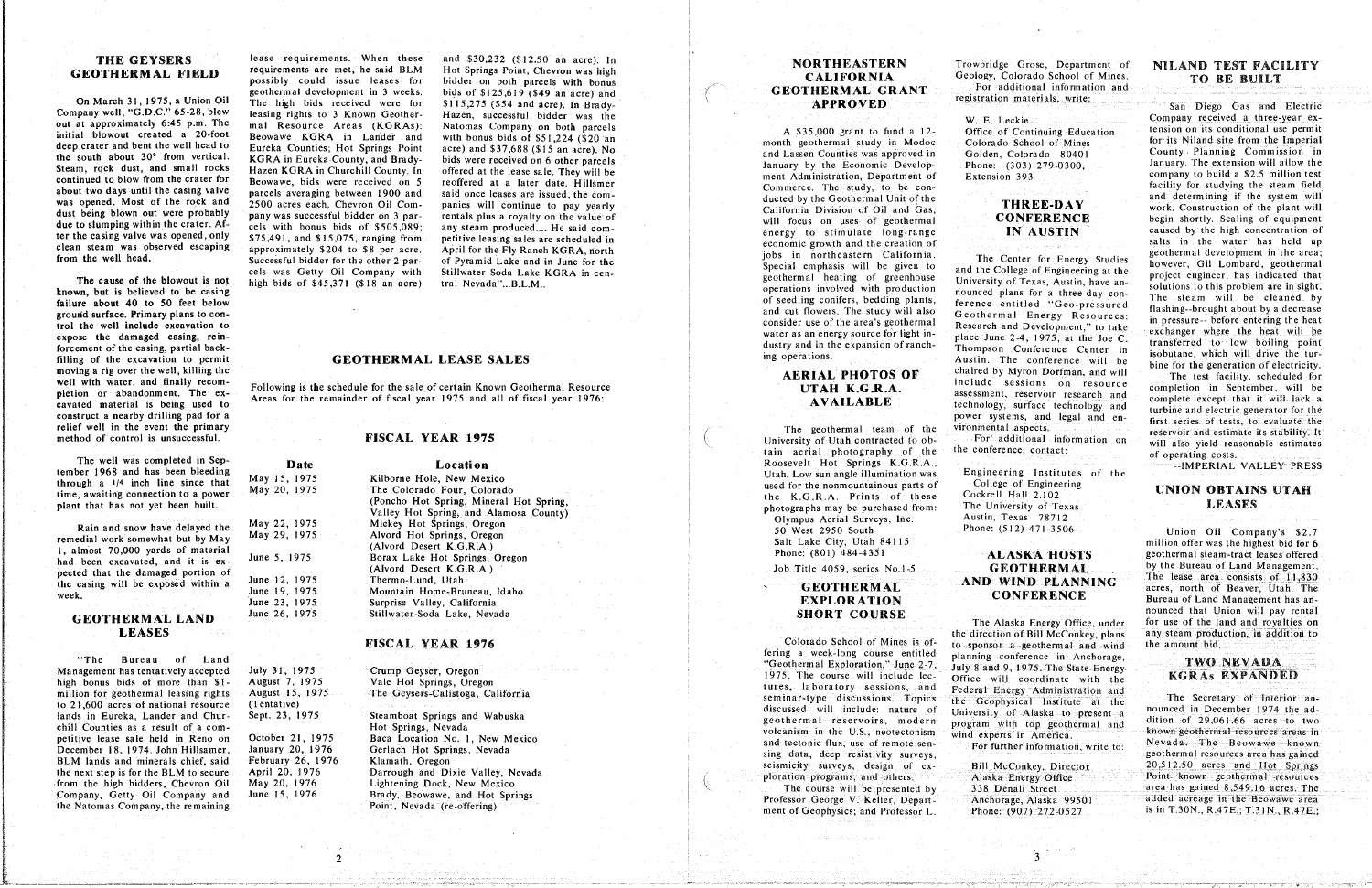Geothermal, Inc. "Silzle" I (see son City, Nevada 89701. Lake City, Utah, 84111; 678 by 1980. west and the Hays Canyon Range on December 1974 issue of the Hot 2. Audio-magnetotelluric ap U.S. Court House Building, **I.AKE CITY, SIIRPRISE** the east, The recently active Surprise December 1974 Issue of the Hot 2. Audio-magnetotelluric ap-<br>
LAKE CITY-SURPRISE the east, The recently active Surprise and Magnesic Magnes on WATTEN MCDA Valley fault bounds the valley on the All but one of the samples fro Line). The drift of the driller was still in the hospital at Cedarville, California, 15' 99201; 635 Federal WALLEY KGRA west-and has a vertical displacement the end of April. In addition, two quadrangle, by D.B. Hoover, Building, Boise, Idaho **LEASE SALE** and the end of April. In addition, two quadrangle, by D.B. Hoover, Building, Boise, Idaho **LEASE SALE** and 3500 m To determ the end of April. In addition, two quadrangle, by D.B. Hoover, Building, Boise, Idaho **LEASE SALE** of at least 3,500 m. To determine this type water (Tables 2 and 3). The roughnecks suffered minor injuries. Susan Gardner, The derrick and substructure on the M. Williams, Report No. 75-<br>
The Bureau of Land Manner Mountains and Jackie 83702; and Jackie 83702; and the sample of the sure of the sample of the sample is a sodium-bicarbonate type w

anomaly on which they have already **conserved Building**, 1416 Mines and Geology. anomaly on which they have already and Resources Building, 1416 Mines and Geology.)<br>
drilled four deeper production wells. Ninth Street, Sacramento, MATER GEOCHEMISTRY Tertiary rhyolite flows and ob-<br>
and Consider the Surf drilled four deeper production website for the Galifornia 95814; Ferry GTW-I and GTW-2, both in Sec. 27, California 95814; Ferry LAWRENCE LIVERMORE SURPRISE VALLEY sidian bodies crop out in the Fan- (1974) have applied various mixing T. 16 S., R. 14 E., were drilled east Building, 107 S. Broa T. 16 S., R. 14 E., were arrited east Bunding, 107 S. Bloadway,<br>
of the area where the other production of the area where the other production of the area where the other production of the area where the other production o of the area where the southern Surprise Walley Was also at Building<br>tive wells are located. This is the 90012; and also at Building **CONTINUES Introduction** and of the range (Duffield and Four- and they calculate tempera area where Chevron, in a joint project 25, Federal Center, Denver, GEOTHERMAL BRINE and Surprise Valley, located in the lange (Dunion and Tour and Tour 220°C for the Leonards Hot Springs with Magma Energy Company and Color with Magma Energy Company and Colorado 80225.<br>
STUDIES FOR COMPARTMENT OF THE STUDIES COMPARTMENT OF THE STUDIES COMPARTMENT OF THE SUBATION OF THE SUBARUS<br>
STUDIES COMPARTMENT OF THE SUBARUS OF THE SUBARUS OF THE SUBARUS San Diego Gas and Electric Com-<br>
pany, has been conducting equipment, parent resistivity maps,<br>
pany, has been conducting equipment, parent resistivity maps, pany, has been conducting equipment, parent resistivity maps, and Electric Cornelius of the computation of the state of the state of the state of the state of the state of the state of the state of the state of the state o production, and injection tests to Weiser, Idaho-Vale, Oregon, Researchers of the Lawrence exploration, several usep wells have source.<br>Actomobility of building a by CL Long D.B. Hoover Livermore Laboratory, operated by be determine feasibility of building a by C.L. Long, D.B. Hoover, Livermore Laboratory, operated by<br>determine feasibility of building a by C.L. Long, D.B. Hoover, Livermore Laboratory, operated by varying degrees of success. determine teasibility of building a by C.L. Long. Property the University of California, are con-<br>
prototype Magnamax power plant and Erik Bramsoc, Report the University of California, are con-<br>
contact the victor of the v  $p$ ramsoe. L.L.L., "Geothermal Brine No. 75-103, 7 pl., scale 1"

is currently drilling the third well. Spokene, we have the spoken well an existing geothermal well near the program described in the previous issue of the **Figure-Center**, Denver, Colorado southern tip of the Salton Sea. Hot Line. "Veysey" 1 and 2 have 80225; 504 Custom House, The following subjects are being heen completed. "San Francisco, California examined."

file. Copies are arrest at the copies are all copies and the second for in- language of the studies of the studies of the studies of the studies of the studies of the studies of the studies of the studies of the studies of spection in U.S.G.S. Included Team is can be made at private ex-<br>Sunrise Valley Drive, Reston, can be made at private ex-<br>Attempts are being made to Sunrise Valley Drive. Reston. Can be made at private ex- Attenpts are being, made to I NWINE sec II. T. 4IN.. R 16E.. M.D. American Thermal Resources "Gt\_ldwin" 1-11 Abd. 1974 2.1355 2.1355 2.1355 2.1355 2.1355 2.1355 2.13

Virginia 22092; and 345 Middlefield T.31N., R.48E.; T.32N., R.48E.; and Virginia 22092; and 345 Middlefield pense is available at the Salt determine how changes in hold a competitive lease is a competitive lease in hold a competitive lease is a competitive a The anti-temperature and the movement of the buildup rate and the temperature and the california Division of Oil primerous on the western side of the and the restern side of the principal prise of the buildup rate and the T. 29N., R.48E; T.30N., R.48E; and each report. In making inquiries, Boise offices of the U.S.G.S.) character of clogging and Gas with cooperation from the Valley. Inc. eastern side is an alkall numerical properation of Cl in T.30N., R.49E. Samples and the series of the series of the series of the series of the series of the series<br>in T.30N., R.49E. Samples and the series of the series of the series of the series of the series of the series<br>

J.R. Harrill, F.E. Rush, and

94111: 7638 Federal 1. Basic brine chemistry - The

Field exploration this year and On April 2, while conducting **A.S. VanDenburgh, Report** Building 25, Federal Center, Field exploration this year and violent steam eruption in 1951 normal drilling operations, the No. 75-76, 360 p., 46 figs. Denver, Colora derrick collapsed on Big Chief Also available at U.S.G.S., 1012 Federal Building, Den-Drilling Company's rig #10, which Room 229 Federal Building, ver, Colorado 80202; 8102<br>
Drilling Company's rig #10, which Room 229 Federal Building, ver, Colorado 80202; 8102 Drilling Company's rig **#**10. which Room 229 Federal Building, ver**.** Colorado 80202; 8102 **s**ite for a 10megawatt demonstration Structurally, Surpri**s**e Valley i**s** a that time.

The dureau of Land substructure on the Mines above the valley<br>
negations are expected to resume also available at 504 83843 Material from which Management is offering 34,591 acres floor (1,500 m) is added to the depth right were replaced to resume and drilling and drilling the management is offering 34,591 acres and the driver in the depth of the depth of the depth of the depth of the depth of the depth of the depth of the depth of the Custom House, San Fran-<br>
cisco, California 94111; expense is available at the **KGRA** for geothermal leasing by ween the valley floor and betock temperature indicators of the sam-<br>
California 94111; expense is available at cisco, California 94111; expense is available at the material custom House, San Francy can be made at private temperature of the valley for geothermal leasting plane indicate shallow aquifers, with<br>The Chevron Oil Company clesco, California 90012; three U.S.G.S. Public sealed bidded into 16 suggests that faulting began learning water up to approximately 170°C.<br>Angeles, California 90012; Inquiries offices in Denver, and the sealed bidded int The Chevron Oil Company 7638 Federal Building, Suppose the Chevrolet into the Suppose the Company of the Valley fill<br>Salt Lake City, and Spokane;<br>An and AS and AS and AS and 17<sup>0</sup>C Mokes 16 and scarps in the makes it possi and Geology offices at the and at the Idaho Bureau of E totalling 24.5 N, and Ranges 16 and 17 McKee, 1974) and scarps in the makes it possible for a deeper and Geology offices at the and at the Idaho Bureau of E totalling Heber, to further delineate the and Geology offices at the and at the Idaho Bureau of **California Division of the City, and Spokes** it possible for a deeper activity.

| <b>EOLOGICAL</b><br><b>SURVEY</b>                                                                                                       | Building,<br>Los Angeles,<br>90012:365<br>California                                                                                          | brines contain up to 30 per-<br>cent dissolved salts and                                                                           | Location                                                                                                                                                                                                                                             | Operator                                                                                                                         | Well                                                                                               | Total Depth<br>Status                                                                           |
|-----------------------------------------------------------------------------------------------------------------------------------------|-----------------------------------------------------------------------------------------------------------------------------------------------|------------------------------------------------------------------------------------------------------------------------------------|------------------------------------------------------------------------------------------------------------------------------------------------------------------------------------------------------------------------------------------------------|----------------------------------------------------------------------------------------------------------------------------------|----------------------------------------------------------------------------------------------------|-------------------------------------------------------------------------------------------------|
| FILE REPORTS                                                                                                                            | Federal Building, Boise,<br>Idaho 83702; and Oregon<br>Department of Geology and                                                              | undergo<br>and<br>minerals<br>chemical changes as they<br>travel through the well to the                                           | A NE/NE sec 23, T. 44N., R. 15E., M.D.<br>B NW/NW sec 24, T, 44N, R, 15E, M.D.<br>C SW/NW sec 24, T, 44N, R, 15E, M.D.                                                                                                                               | Magma Energy, Inc.<br>Magma Energy, Inc.<br>Magma Energy, Inc.                                                                   | "Phipps" 2<br>"Phipps" 1<br>— Parman∴<br>"Parman" 3                                                | Idie -<br>Blowout 1962                                                                          |
| Geological Survey has<br>following reports in open<br>are available for in-<br>J.S.G.S. libraries: 12201<br><b>All Postage Discover</b> | Mineral Industries, 1069<br>State Office Building, Port-<br>97201.<br>land, Oregon<br>(Material from which copy<br>ann ha mode of nrivate ex. | surface. The chemical<br>character and changes are<br>being studied.<br>2. Scale formation analysis-<br>Attempts are being made to | D SW/NE sec 24, T, 44N, R, 15E, M.D.<br>E -SE/NE sec 24, T. 44N., R. 15E., M.D.<br>F SE/SW sec 30, T. 44N, R. 16E., M.D.<br>G SE/SE sec 13, T. $43N$ , R. 16E, M.D.<br>$H$ SW/SW sec 6, T, 42N, R, 17E, M.D.<br>NW/NE sec 11, T. 41N., R. 16E., M.D. | Magma Energy, Inc.<br>Magma Energy, Inc.<br>Gulf Oil Corp.<br>Gulf Oil Corp.<br>Magma Energy, Inc.<br>American Thermal Resources | "Parman" 2<br>"Surprise Valley" 1-ST<br>"Surprise Valley" 2-ST<br>"Cedarville" 1<br>"Goodwin" T-11 | - Tale<br>$-1.982$<br>Abd. 1973<br>. . <del></del> .  224<br>Abd. 1962<br>$-2.135$<br>Abd. 1974 |

| U.S. GEVLOGICAL<br><b>SURVEY</b>                                             | 90012:365<br>California                                  | cent dissolved salts and                               | Location                                                                         | Operator                 |
|------------------------------------------------------------------------------|----------------------------------------------------------|--------------------------------------------------------|----------------------------------------------------------------------------------|--------------------------|
| <b>OPEN FILE REPORTS</b>                                                     | Federal Building, Boise,<br>Idaho 83702; and Oregon      | undergo<br>and<br>minerals<br>chemical changes as they | A NE/NE sec 23, T. 44N., R. 15E., M.D.                                           | Magma En                 |
|                                                                              | Department of Geology and                                | travel through the well to the                         | B NW/NW sec 24, T, 44N, R, 15E, M.D.<br>C SW/NW sec 24, T, 44N, R, 15E, M.D.     | Magma En<br>Magma En     |
| The U.S. Geological Survey has                                               | Mineral Industries, 1069<br>State Office Building, Port- | chemical<br>surface. The<br>character and changes are  | D SW/NE sec 24, T. 44N., R. 15E., M.D.<br>E SE/NE sec 24, T. 44N., R. 15E., M.D. | Magma En<br>Magma En     |
| released the following reports in open<br>file. Copies are available for in- | 97201.<br>land, Oregon                                   | being studied.                                         | F SE/SW sec 30, T. 44N., R. 16E., M.D.<br>G SE/SE sec 13, T. 43N., R. 16E., M.D. | Gulf Oil C<br>Gulf Oil C |
| $enation$ in $\text{H} \& \text{C} \& \text{ library}$                       | (Material from which copy)                               | Scale formation analysis.                              | H SW/SW sec 6, T, 42N, R, 17E, M.D.                                              | Magma Er                 |

hold a competitive lease sale for Sur-

Warner Mountains: and streams. **WELL OPERATIONS,** ber, the and additions). The Raft River geothermal case of various polymers and a surprise valley and lakes have occupied the basin **IMPERIAL COUNTY**, 1. Preliminary hydrogeologic area, Idaho, by Adel A.R. alloys to erosion and scale results presented here will be since late Tertiary time. At present, and the state of the present areas in the present o  $i$ **hree** shallow intermittent alkali CALIFORNIA approximately the selected and Robert J. Bisdorf, build by the beanalyzed in published as part of a California time shallow intermittent atkain<br>CALIFORNIA bydrothermal systems in normal and Robert J. Bisdorf, or ny and Robert J. Bisdorf, order to develop improved by Division of Oil and Gas Technical lines are on the valley hoor. Figure 1<br>Thern and central Nevada, by Report No. 75-130, 87 p., 82 materials for eventual use in Report F.H. Olmsted, P.A. Glancy, figs., and 4 pl., scale turbine blades and nozzles. Water in Selected Geothermal Areas of springs sampled for this study. Sam-Heber Area F.H. Olmsted, P.A. Glancy, figs., and 4 pl., scale turbine blades and nozzles. Water in Selected Geothermal Areas of springs sampled for this study. Sam-<br>J.R. Harrill, F.E. Rush, and 1:250,000. Also available at *x*<sub>cectea</sub> *in**i Euld exploration* this year and *violent* steam eruption in 1951

## **WATER CHEMISTRY**

The chemical compositions and Surprise Valley wells and springs,

### Table 1. Exploratory Geothermal Wells, Surprise Valley

4

pense is available at the Salt hereaft. River geothermal measurements in 3. Material measurements in 3. Material measurements in 3. Materials studies of various polymers and study of Surprise Valley of Surprise Valley of Surprise 1990 allows to erosion

Studies", this issue). The No. 75-103*.* 7 please of provincial Bring studies of the throughout problems in the throughout problems in the throughout plans to supplied by runoff mainly fill. Also available at 8102 Federal related to harnessing energy from the Office Building, Salt Lake high temperature, high salinity *Brawley Area* **Office Building, Salt Lake high temperature, high salinity**<br>City, Utah 84111; 678 U.S. geothermal brines near El Centro, Court House Building, California Current studies are being Union Oil Company of California Court House Building, California. Current studies are being<br>is currently drilling the third well, Spokane, Washington performed on wellhead products from

Building, Los Angeles, brines contain up to 30 per-U.S. GEOLOGICAL Building, Los Angeles, brinks contain up to 30 per-<br>SURVEY California 90012; 365 cent dissolved salts and<br>Federal Building Boise minerals and undergo

determine how changes in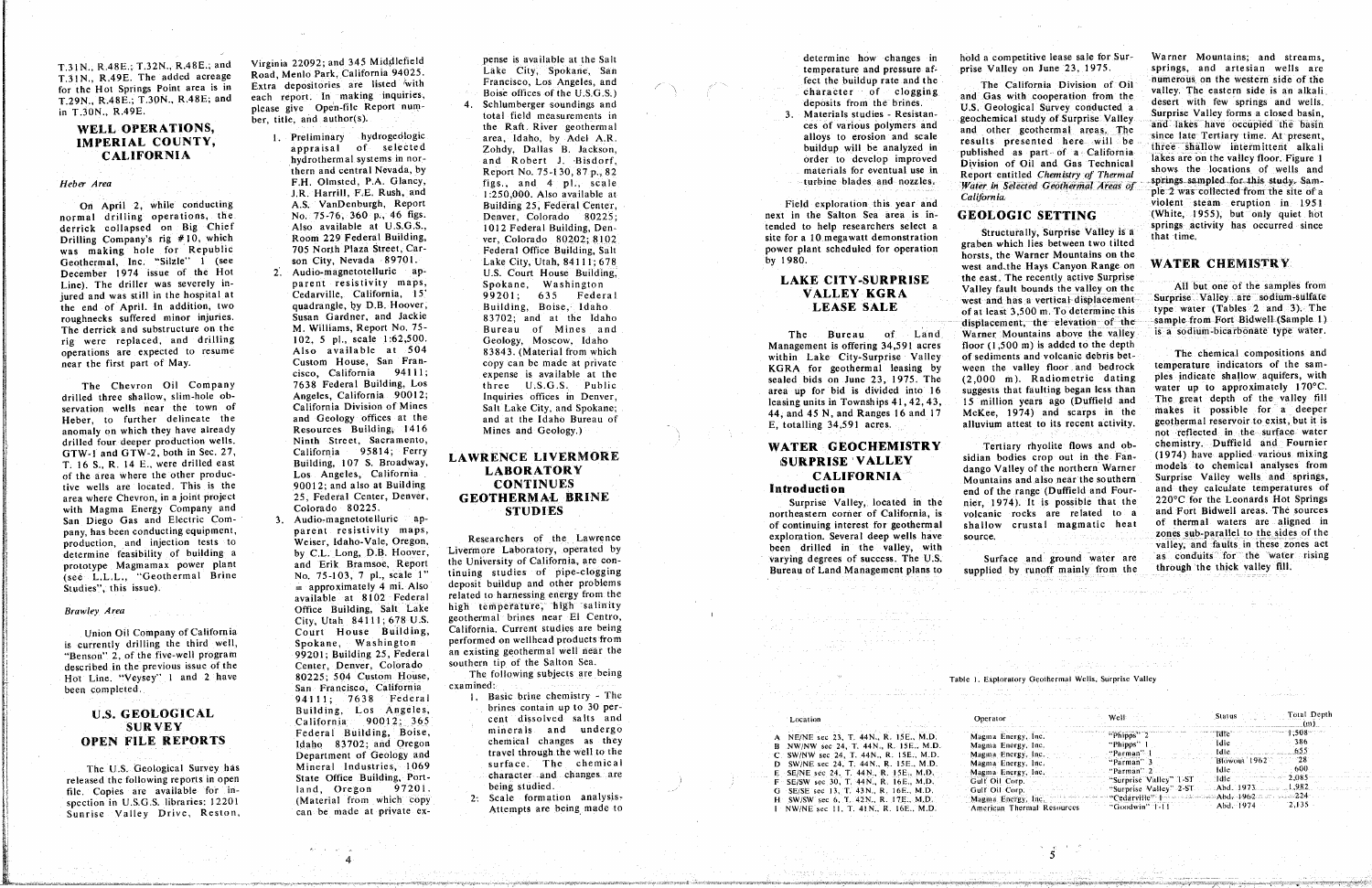

|                                                                                       |                                                                                        |                                                                                                         | Date                                                                         |                          |                 | Water                        |                    |                                 |                        | Isotopes!                                          |                          |
|---------------------------------------------------------------------------------------|----------------------------------------------------------------------------------------|---------------------------------------------------------------------------------------------------------|------------------------------------------------------------------------------|--------------------------|-----------------|------------------------------|--------------------|---------------------------------|------------------------|----------------------------------------------------|--------------------------|
| Sample<br>Num ber                                                                     | Location                                                                               | Name                                                                                                    | Sampled<br>(mo/dy/yr)                                                        | Depth<br>(n)             | Altitude<br>(m) | Temperature<br>$(^{\circ}C)$ | pH                 | Conductivity<br>(mmho/cm)       | Discharge<br>(1/min)   | $(80^{18} (2)$                                     | 8H <sub>2</sub>          |
| 1                                                                                     | NW/NE Sec. 17<br>T. 46N., R. 16E., M.D.                                                | Fort Bidwell<br>Reservation                                                                             | 7/26/73                                                                      |                          | 1.414.          | 45.1                         | 7.85               | 0.733                           | 400                    |                                                    |                          |
| $\boldsymbol{2}$                                                                      | SW/NE Sec. 24<br>T. 44N., R. 15E., M.D.                                                | Lake City<br>Hot Springs                                                                                | 8/16/73                                                                      | pool                     | 1,366           | 96.5                         | 7.44               | 3.74                            | $\theta$               | $-14.79$                                           | $-113.0$                 |
| 3                                                                                     | NW/NW Sec. 12<br>T. 43N., R. 16E., M.D.                                                | Seyferth<br>Hot Springs                                                                                 | 7/26/73                                                                      | spring                   | 1,417           | 85.4                         | 7.66               | 3.28                            | 500                    | $-14.05$                                           | $-121.2$                 |
| 4                                                                                     | NE/NE Sec. 13<br>T. 43N., R. 16E., M.D.                                                | Leonards<br>Hot Springs                                                                                 | 7/25/73                                                                      | spring                   | 1,390           | 61.8                         | 7.82               | 2.59                            | 150                    |                                                    |                          |
| 5                                                                                     | NE/SW Sec. 6<br>T. 42N., R. 17E., M.D.                                                 | Hot Sorings<br>Motel                                                                                    | 7/27/73                                                                      | 27                       | 1,372           | 98.1                         | 8,40               | 2.66                            | 300                    | $-13.81$                                           | $-112.0$                 |
| 6                                                                                     | NE/NE Sec. 7<br>T. 39N., R. 17E., M.D.                                                 | Menlo<br><b>HotSprings</b>                                                                              | 8/23/73                                                                      | spring                   | 1,384           | 57,4                         | 8.91               | 0.808                           | 500                    | $-15,30$                                           | $-112.3$                 |
|                                                                                       | Ilsotopic analysis by T.S. Presser                                                     |                                                                                                         |                                                                              |                          |                 |                              |                    |                                 |                        |                                                    |                          |
|                                                                                       |                                                                                        |                                                                                                         |                                                                              |                          |                 |                              |                    |                                 |                        |                                                    |                          |
|                                                                                       |                                                                                        |                                                                                                         | Table 3 - Chemical Constituents of Thermal Waters, Surprise Valley (in mg/l) |                          |                 |                              |                    |                                 |                        |                                                    |                          |
|                                                                                       |                                                                                        |                                                                                                         | Cations                                                                      |                          |                 |                              |                    | Anions                          | Other                  |                                                    | Calculated               |
| Sample<br>Number                                                                      | Li<br>Location                                                                         | Na<br>K                                                                                                 | Rb                                                                           | Mg                       | Ca<br>Mn        | Z <sub>n</sub>               | F<br>C1            | HCO<br>$_{\rm CO}$              | SO.<br>Si <sub>0</sub> | B                                                  | Dissolved<br>Solids      |
| $\mathbf{1}$                                                                          | NW/NE Sec. 17 0.03                                                                     | 110<br>9.5                                                                                              | 0.01                                                                         | 0.1                      | 4,2<br>< 0.01   | $\leq 0.005$                 | 2.2<br>31          | 131<br>$\cdot$ 1                | 82<br>86               | 0.61                                               | 458                      |
| $\overline{2}$                                                                        | SW/NE Sec. 24 0.24                                                                     | 320<br>15                                                                                               | 0.08                                                                         | $\leq 0.1$               | 7.7<br>< 0.01   | $\leq 0.005$                 | 7.6<br>220         | 112<br>0                        | 320<br>200             | 6.3                                                | 1,210                    |
| 3                                                                                     | NW/NW Sec. 12 0.15                                                                     | 300<br>9.0                                                                                              | 0.04                                                                         | < 0.1                    | 28<br>0.01      | $= 0.005$                    | 5.4<br>220         | 63<br>$\bf{0}$                  | 370<br>110             | 7.6                                                | 1,110                    |
| 4                                                                                     | NE/NE Sec. 13 0.13                                                                     | 330<br>8.5                                                                                              | 0.03<br>$\ldots$                                                             | 0.6                      | 0.09<br>26      | < 0.005                      | 5.2<br>220         | 82<br>$\mathbf{I}$              | 390<br>110             | 7.6                                                | 1,180                    |
| 5                                                                                     | NE/SW Sec. 6<br>0.10                                                                   | 280<br>5.5                                                                                              | 0.03                                                                         | $\leq 0.1$               | 10.01<br>16     | 0.014                        | 5.1<br>200         | 57<br>$\overline{\mathbf{z}}$   | 320<br>100             | 5.7                                                | 99 Î                     |
| 6                                                                                     | NE/NE Sec. 7<br>0.02                                                                   | 100<br>1.4                                                                                              | < 0.01                                                                       | $-0.1$                   | 40.01<br>5.1    | $= 0.05$                     | 3.8<br>25          | 27<br>34                        | 120<br>53              | 0.93                                               | 370                      |
|                                                                                       | Trace Constituents Below Detection:                                                    |                                                                                                         |                                                                              |                          |                 |                              |                    |                                 |                        |                                                    |                          |
| Cs < 0.1<br>Fe < 0.06<br>Cd < 0.01<br>Co < 0.05<br>Cu < 0.02<br>Ni < 0.04<br>Pb < 0.1 |                                                                                        |                                                                                                         |                                                                              |                          |                 |                              |                    |                                 |                        |                                                    |                          |
|                                                                                       | <sup>1</sup> Chemical analysis by L.M. Willey, T.S. Presser, J.B. Rapp, and M.J. Reed. |                                                                                                         |                                                                              |                          |                 |                              |                    |                                 |                        |                                                    |                          |
|                                                                                       |                                                                                        |                                                                                                         |                                                                              |                          |                 |                              |                    |                                 |                        |                                                    |                          |
|                                                                                       |                                                                                        | Table 4. Subsurface Temperatures of Thermal Waters Calculated from Chemical Indicators, Surprise Valley |                                                                              |                          |                 |                              |                    |                                 |                        |                                                    |                          |
|                                                                                       |                                                                                        |                                                                                                         |                                                                              | SILICA TEMPERATURES (°C) |                 |                              |                    |                                 |                        |                                                    | CATION TEMPERATURES (°C) |
| SAMPLE                                                                                | MEASURED<br>NUMBER TEMPERATURE (°C)<br>45.1                                            | Cristobalite<br>75.9                                                                                    | Chalcedony<br>98.7                                                           | <b>Quartz</b><br>126.4   | 123.6           | Quartz (steam loss)          | Feldspars<br>167.2 | Empirical<br>$A = 1/3$<br>178.8 |                        | Na, K. Ca<br>$\mathcal{A}=\mathcal{A}$<br>$-141.2$ | $\beta = 4/3$            |

|        |                  |              |            | SILICA TEMPERATURES (°C) |                                                      |           |               | CATION TEMPERATURES (°C)          |
|--------|------------------|--------------|------------|--------------------------|------------------------------------------------------|-----------|---------------|-----------------------------------|
| SAMPLE | <b>MEASURED</b>  |              |            |                          |                                                      |           | Empirical     | Na, K. Ca                         |
| NUMBER | TEMPERATURE (°C) | Cristobalite | Chalcedonv | Quartz                   | Juartz (steam loss)                                  | Feldspars | $\beta = 1/3$ | $\mathcal{L} = \mathcal{L} = 4/3$ |
|        | 45.1             | 75.9         | 98.7       | 126.4                    | 123.6<br>$\sim$ $\sim$                               | 167.2     | 178.8         | $-141.2$                          |
|        | 96.5             | 130.4        | 159.1      | 180.0                    | 168.1                                                | 109.7     | 160.4         | 160.6                             |
|        | 85.4             | 92.2         | 116.7      | 142.6                    | 137.2                                                | 76.3      | 129.0         |                                   |
|        | 61.8             | 92.2         | 116.7      | 142.6                    | 137.2                                                | 66.2      | 124.4         |                                   |
|        | 98.1             | 86.7         | 110.7      | 137.2                    | 132.7                                                | 49.6      | IT4.5         | $-95.8$<br>and the state and      |
| ь.     | 57.4             | 54.2         | 75.0       | $-104.5$                 | contract and the contracts<br><b>Service Control</b> | 31.0      | 95.9          | 64.6                              |
|        |                  |              |            |                          |                                                      |           |               |                                   |
|        |                  |              |            |                          |                                                      |           |               |                                   |

|  | KEJ 1 |  |  |
|--|-------|--|--|
|  |       |  |  |

| Duffield, W.A., and Fournier, R.O.                             | Duffield, |
|----------------------------------------------------------------|-----------|
| 1974, Reconnaissance study of                                  | 1974.     |
| the geothermal resources of                                    | timin     |
| Modoc County, California: U.S.                                 | faulti    |
| Geol. Survey Open File Rpt., 19                                | tains,    |
| р.                                                             | Geol.     |
| and and the second company of the second company of the Dewark |           |

-169

a politika (n. 1920)

 $\label{eq:3.1} \begin{array}{ll} \mathcal{L}_{\text{c}}(\mathcal{E}_{\text{c}}^{\text{c}}) = \mathcal{E}_{\text{c}}^{\text{c}} = \mathcal{E}_{\text{c}}(\mathcal{E}_{\text{c}}) = \mathcal{E}_{\text{c}}(\mathcal{E}_{\text{c}}) = \mathcal{E}_{\text{c}}(\mathcal{E}_{\text{c}}) \end{array}$ 

### Table 2 - Springs and Artesian Wells, Surprise Valley

## REFERENCES CITED

W.A., and McKee, E.H.,<br>I, Tertiary stratigraphy and<br>ng of Basin and Range ng of the Warner Mounnortheast California: (abs.) Soc. America Abs. with grams, v. 6, no 3, p. 168White, D.E., 1955, Violent mud-<br>volcano eruption of Lake City<br>hot springs, north-eastern<br>California: Geol. Soc. America Bull., v. 66, p. 1109-1130.

Marshall J. Reed-

 $\mathbf{T}^1$